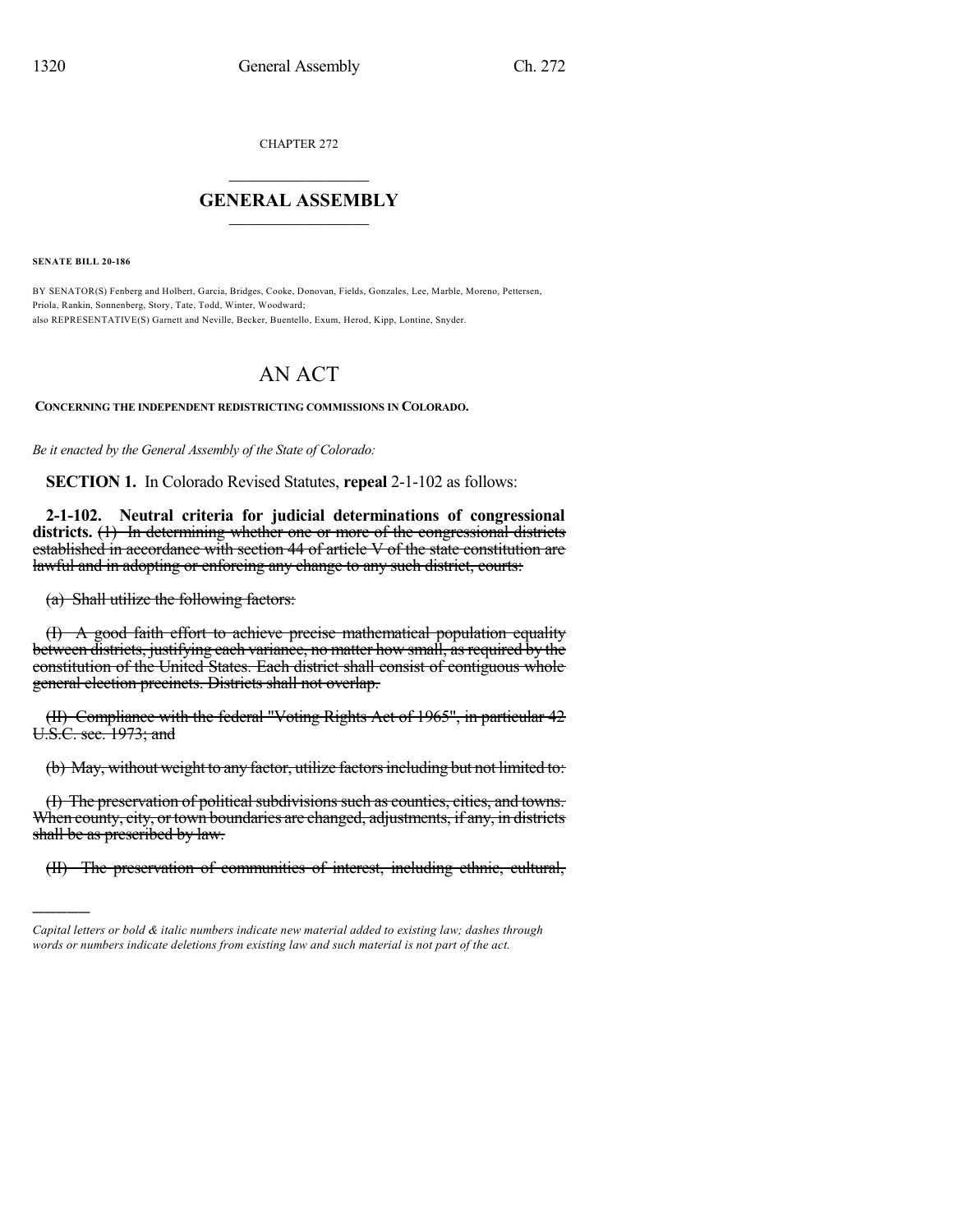economic, trade area, geographic, and demographic factors;

(III) The compactness of each congressional district; and

## (IV) The minimization of disruption of prior district lines.

**SECTION 2.** In Colorado Revised Statutes, **add** 2-1-101.5, 2-1-103, 2-1-104, 2-1-105, 2-1-106, 2-1-107, 2-1-108, and 2-1-109 as follows:

**2-1-101.5. Definitions.** AS USED IN THIS ARTICLE 1, UNLESS THE CONTEXT OTHERWISE REQUIRES:

(1) "CONGRESSIONAL COMMISSION" MEANS THE INDEPENDENT CONGRESSIONAL REDISTRICTING COMMISSION CREATED PURSUANT TO SECTION 44 OF ARTICLE V OF THE STATE CONSTITUTION.

(2) "MAJOR POLITICAL PARTY" MEANS ONE OF THE TWO LARGEST POLITICAL PARTIES AS DETERMINED BY THE NUMBER OF REGISTERED ELECTORS WITH EACH POLITICAL PARTY ACCORDING TO VOTER REGISTRATION DATA PUBLISHED BY THE SECRETARY OF STATE FOR THE EARLIEST DAY IN JANUARY OF THE YEAR IN WHICH MEMBERS OF THE CONGRESSIONAL COMMISSION ARE APPOINTED.

(3) "VOTING RIGHTS ACT OF 1965" MEANS THE FEDERAL STATUTE, CODIFIED AT 52 U.S.C. SEC. 10301 ET SEQ., AS REFERRED TO IN THE BALLOT MEASURE ADOPTED BY VOTERS IN  $2018$  to add section 48.1 (1)(b) to article V of the state CONSTITUTION.

**2-1-103. Citation for federal "Voting Rights Act of 1965" - legislative** declaration. (1) THE VOTERS OF COLORADO CONSIDERED AND OVERWHELMINGLY APPROVED LEGISLATIVELY REFERRED MEASURES AT THE 2018 GENERAL ELECTION TO ESTABLISH BALANCED COMMISSIONS TO SET DISTRICT LINES FOR BOTH THE UNITED STATES HOUSE OF REPRESENTATIVES AND THE COLORADO GENERAL ASSEMBLY.

(2) THE VOTERS WERE AWARE THAT AMONG THE PROTECTIONS PROVIDED BY THESE REFERRED MEASURES WAS THE INCORPORATION OF THE PROTECTIONS PROVIDED BY FEDERAL LAW INCLUDING THE "VOTING RIGHTS ACT OF 1965", AS AMENDED.

(3) BECAUSE OFA MISPRINT IN THE MEASURESREFERRING THESE CONSTITUTIONAL AMENDMENTS TO THE VOTERS, THE FEDERAL STATUTE WAS CORRECTLY CITED AS "THE FEDERAL 'VOTING RIGHTS ACT OF 1965" BUT INCORRECTLY CITED AS "52 U.S.C. SEC. 50301, AS AMENDED" WHEN THE PROPER CITATION IS "52 U.S.C. SEC. 10301 ET SEQ., AS AMENDED."

(4) THE GENERAL ASSEMBLY FINDS AND DECLARES THAT VOTER INTENT WAS CLEAR AND SHOULD NOT BE FRUSTRATED BY A CLERICAL ERROR IN REFERRING TO A FEDERAL LAW THAT HAS LONG BEEN APPLIED BY FEDERAL COURTS AND THE COLORADO COURTS IN THE REDISTRICTING CONTEXT AND WAS INTENDED TO BE APPLIED BASED ON THE MEASURES'CONTEXT AND LEGISLATIVE ANALYSES PROVIDED TO VOTER HOUSEHOLDS IN ADVANCE OF THE 2018 GENERAL ELECTION.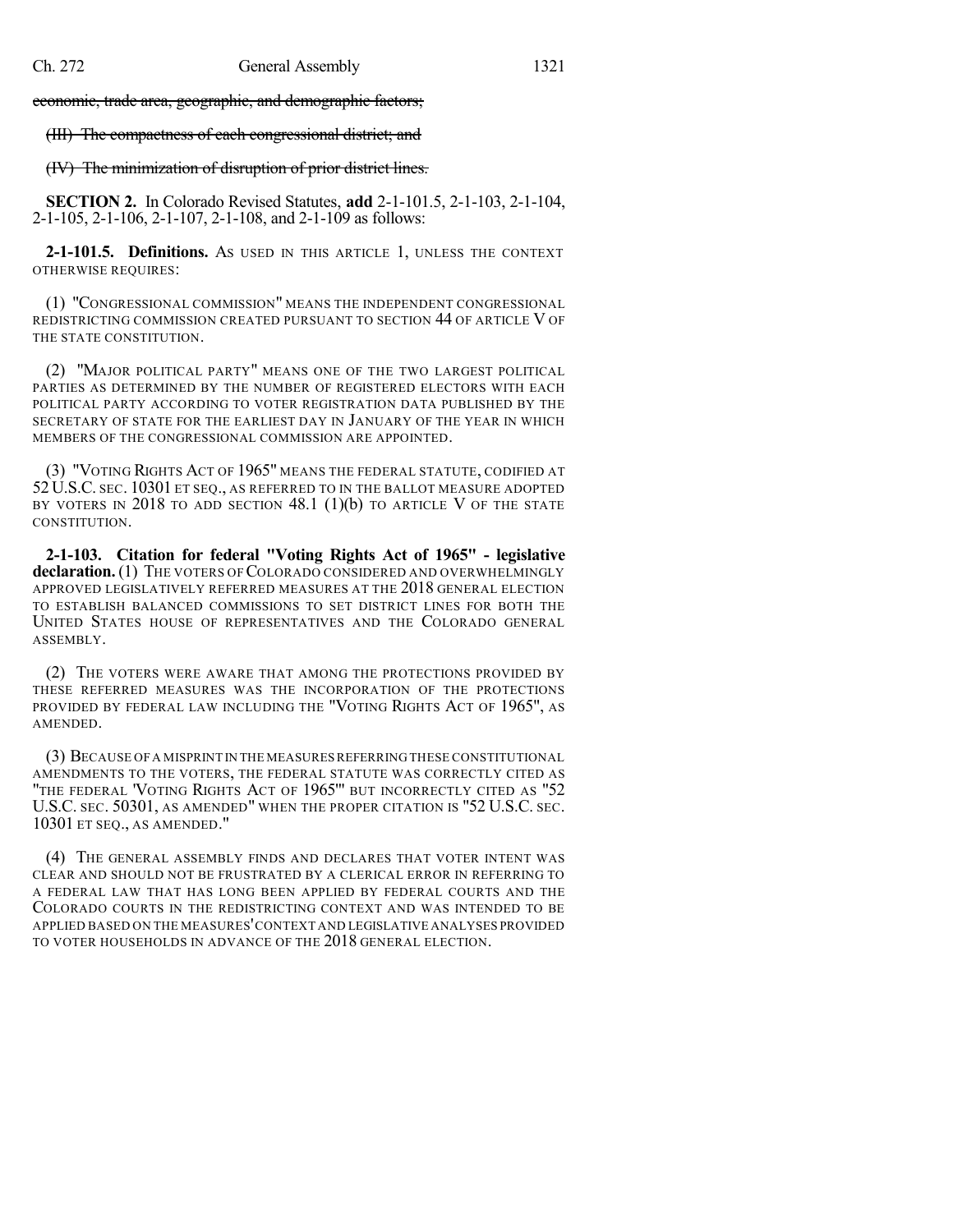**2-1-104. Precinct boundaries.** (1) (a) PURSUANT TO THE PROVISIONS OF SECTIONS 1-5-101 AND 1-5-102, THE CLERK AND RECORDER OF EACH COUNTY, SUBJECT TO THE APPROVAL OF ITS BOARD OF COUNTY COMMISSIONERS, SHALL REDRAW THE GENERAL ELECTION PRECINCTS IN SUCH COUNTY TO ENSURE THAT NO GENERAL ELECTION PRECINCT IS CONTAINED WITHIN MORE THAN ONE STATE REPRESENTATIVE, STATE SENATORIAL, OR CONGRESSIONAL DISTRICT.

(b) NOT MORE THAN ONE WEEK AFTER SUCH APPROVAL OF PRECINCT BOUNDARIES AND IN ACCORDANCE WITH SECTIONS 1-5-101 AND 1-5-102, THE BOARD OF COUNTY COMMISSIONERS SHALL FILE WITH THE SECRETARY OF STATE A COPY OF THE COUNTY PRECINCT BOUNDARY MAP SHOWING THEREON THE REVISED AND REESTABLISHED GENERAL ELECTION PRECINCT BOUNDARIES AND THE BOUNDARIES OF ANY LEGISLATIVE OR CONGRESSIONAL DISTRICT,IF SAID COUNTY IS DIVIDED INTO TWO OR MORE STATE REPRESENTATIVE, STATE SENATORIAL, OR CONGRESSIONAL DISTRICTS.

(2) THE BOARD OF COUNTY COMMISSIONERS SHALL NOTIFY THE COUNTY CHAIR OF EACH OF THE TWO MAJOR POLITICAL PARTIES OF ANY GENERAL ELECTION PRECINCT BOUNDARIES REVISED AND REESTABLISHED IN ACCORDANCE WITH THE PROVISIONS OF THIS SECTION WITHIN FIVE DAYS AFTER THE ESTABLISHMENT OF PRECINCT BOUNDARIES IN ACCORDANCE WITH THE PROVISIONS OF THIS SECTION.

**2-1-105. Maps of legislative districts.** (1) AT THE TIME OF SUBMISSION OF A FINAL CONGRESSIONAL PLAN TO THE COLORADO SUPREME COURT FOR ITS REVIEW AND DETERMINATION IN ACCORDANCE WITH SECTION 44.5 OF ARTICLE V OF THE STATE CONSTITUTION, THE CONGRESSIONAL COMMISSION SHALL PROVIDE THE SUPREME COURT WITH A COPY OF ALL MAPS SHOWING THE DIVISION OF THE STATE INTO LEGISLATIVE DISTRICTS AND NECESSARY SUPPORTIVE EVIDENCE,PURSUANT TO THE SUPREME COURT RULES ADOPTED FOR SUCH PROCEEDINGS.

(2) AS SOON AS POSSIBLE AFTER APPROVAL OF A FINAL PLAN BY THE COLORADO SUPREME COURT,THE CONGRESSIONAL COMMISSION SHALL PREPARE AND FILE WITH THE SECRETARY OF STATE COPIES OF CENSUS MAPS SHOWING THEREON EACH LEGISLATIVE DISTRICT AND A DESCRIPTION OF EACH DISTRICT IN TERMS OF OFFICIAL CENSUS UNITS. THE CONGRESSIONAL COMMISSION SHALL ALSO FILE WITH THE COUNTY CLERK AND RECORDER IN EACH COUNTY THE NECESSARY MAPS AND DESCRIPTIONS OF EACH LEGISLATIVE DISTRICT LOCATED WITHIN THE BOUNDARIES OF SUCH COUNTY.

**2-1-106. Attachments and detachments.** (1) IF ANY AREA OF THE STATE IS OMITTED FROM THE REDISTRICTING PLAN APPROVED BY THE COLORADO SUPREME COURT, INADVERTENTLY OR BY VIRTUE OF THE COMPLEXITIES OF THE CENSUS MATERIALS USED IN THE DEVELOPMENT OF THE PLAN, THE SECRETARY OF STATE, UPON DISCOVERY OF SUCH OMISSION,SHALL DETERMINE TO WHICH CONGRESSIONAL DISTRICT THE AREA SHOULD BE ASSIGNED AS FOLLOWS:

(a) IF THE AREA IS SURROUNDED BY A CONGRESSIONAL DISTRICT, THE AREA MUST BE ASSIGNED TO SAID DISTRICT; AND

(b) IF THE AREA IS CONTIGUOUS TO TWO OR MORE CONGRESSIONAL DISTRICTS,THE AREA MUST BE ASSIGNED TO THE DISTRICT THAT HAS THE LEAST POPULATION ACCORDING TO THE LATEST NATIONAL CENSUS.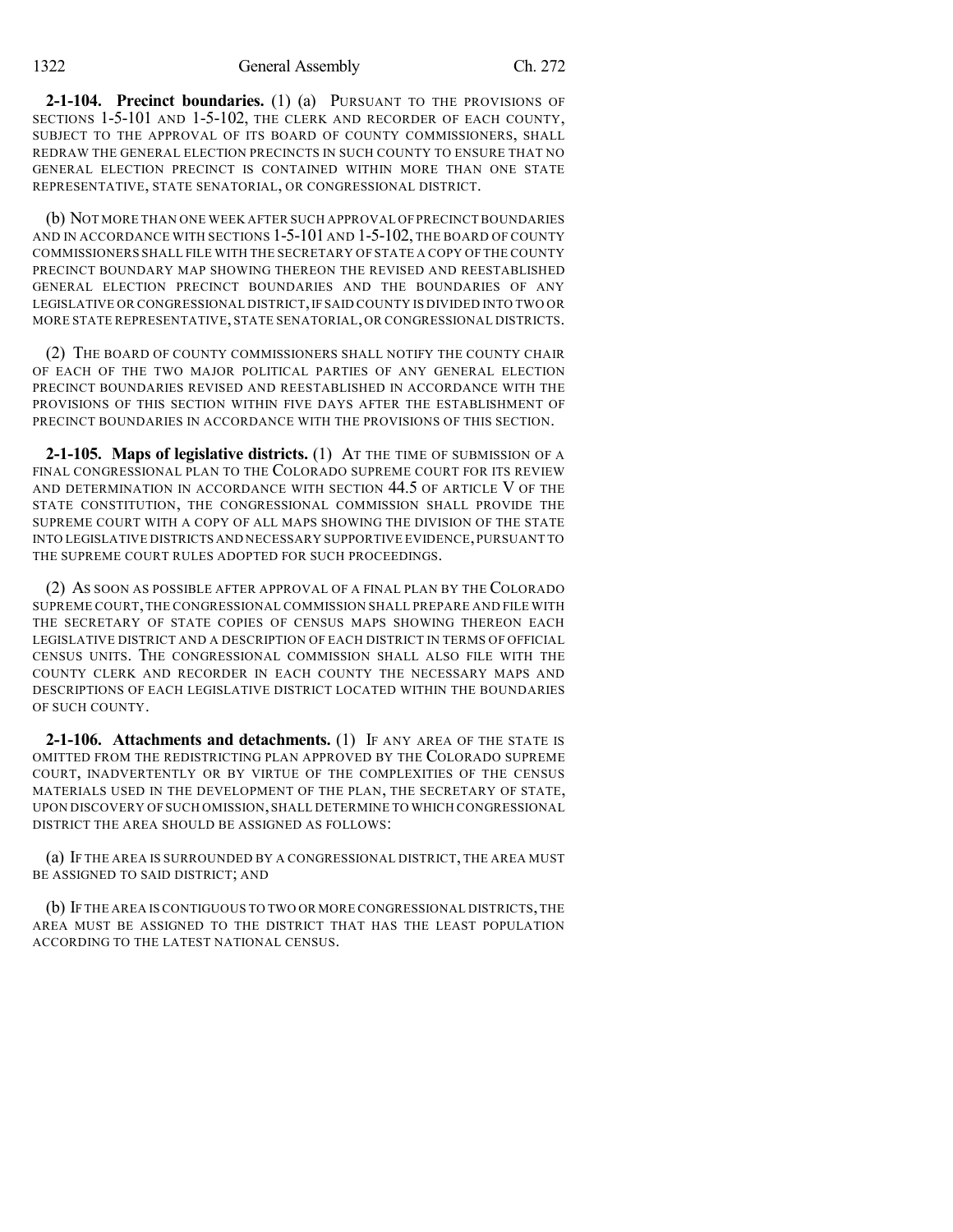#### Ch. 272 General Assembly 1323

(2) IF ANY AREA OF THE STATE IS INCLUDED IN TWO OR MORE CONGRESSIONAL DISTRICTS IN THE REDISTRICTING PLAN APPROVED BY THE COLORADO SUPREME COURT, INADVERTENTLY OR BY VIRTUE OF THE COMPLEXITIES OF THE CENSUS MATERIALS USED IN THE DEVELOPMENT OF THE PLAN, THE SECRETARY OF STATE, UPON DISCOVERY OF SUCH INCLUSION, SHALL DETACH SAID AREA FROM THE CONGRESSIONAL DISTRICT OR DISTRICTS HAVING THE LARGEST POPULATION AND SHALL DESIGNATE SUCH AREA AS BEING ASSIGNED TO THE DISTRICT HAVING THE LEAST POPULATION; EXCEPT THAT, IF SUCH AREA IS WHOLLY SURROUNDED BY A CONGRESSIONAL DISTRICT AND INADVERTENTLY IS ALSO INCLUDED IN ANOTHER DISTRICT, THE SECRETARY OF STATE SHALL ASSIGN SUCH AREA TO THE DISTRICT WHOLLY SURROUNDING SUCH AREA, REGARDLESS OF POPULATION.

(3)(a) IF A COUNTY CLERK AND RECORDER DISCOVERS THAT A BORDER BETWEEN TWO CONGRESSIONAL DISTRICTS DIVIDES A RESIDENTIAL PARCEL BETWEEN THE TWO DISTRICTS AND THE CLERK AND RECORDER WISHES TO HAVE THE BORDER MOVED, THE CLERK AND RECORDER SHALL SUBMIT TO THE SECRETARY OF STATE DOCUMENTATION, SATISFACTORY TO THE SECRETARY OF STATE, EVIDENCING SUCH DIVISION. IF THE SECRETARY OF STATE BELIEVES THAT THE BORDER SHOULD BE MOVED, THE SECRETARY OF STATE SHALL PROPOSE MOVING THE BORDER BETWEEN THE TWO DISTRICTS TO A VISIBLE FEATURE NORMALLY RELIED UPON BY THE UNITED STATES CENSUS BUREAU SUCH THAT THE BORDER:

(I) DOES NOT SPLIT A RESIDENTIAL PARCEL;

(II) MOVES THE REMAINING PORTION OF THE RESIDENTIAL PARCEL INTO THE LEAST POPULATED OF THE TWO DISTRICTS; EXCEPT THAT, IF THE BORDER IS A BORDER BETWEEN BOTH CONGRESSIONAL DISTRICTS, THE REMAINING PORTION OF THE RESIDENTIAL PARCEL MUST BE MOVED INTO THE LEAST POPULATED OF THE TWO CONGRESSIONAL DISTRICTS;

(III) WOULD NOT RESULT IN A VIOLATION OF SECTION  $44.3$  (1)(a) OF ARTICLE V OF THE STATE CONSTITUTION BASED UPON THE LATEST NATIONAL CENSUS;

(IV) MINIMIZES THE IMPACT ON THE AFFECTED COMMUNITY FOR PURPOSES OF ESTABLISHING POLLING LOCATIONS; AND

(V) MINIMIZES CHANGES IN DISTANCES FROM THEREDISTRICTING PLAN APPROVED BY THE COLORADO SUPREME COURT.

(b) IF THE SECRETARY OF STATE PROPOSES MOVING ANY BORDER PURSUANT TO THIS SUBSECTION (3), THE SECRETARY OF STATE SHALL DESCRIBE ANY POTENTIAL CHANGES IN POPULATIONS OF AFFECTED CONGRESSIONAL DISTRICTS, BASED ON THE LATEST NATIONAL CENSUS, TO THE COLORADO SUPREME COURT. IF THE SUPREME COURT DETERMINES THAT THE ASSIGNMENTS MADE BY THE SECRETARY OF STATE SATISFY THE CRITERIA ESTABLISHED IN SUBSECTION  $(3)(a)$  OF THIS SECTION, THE SUPREME COURT MAY APPROVE SAID ASSIGNMENTS. IF THE SUPREME COURT DETERMINES THAT THE ASSIGNMENT DOES NOT SATISFY THE CRITERIA ESTABLISHED IN SUBSECTION  $(3)(a)$  OF THIS SECTION, THE SUPREME COURT SHALL DENY THE PROPOSED ASSIGNMENT.

(4) FOLLOWING THE ASSIGNMENT OF ANY AREA PURSUANT TO THE PROVISIONS OF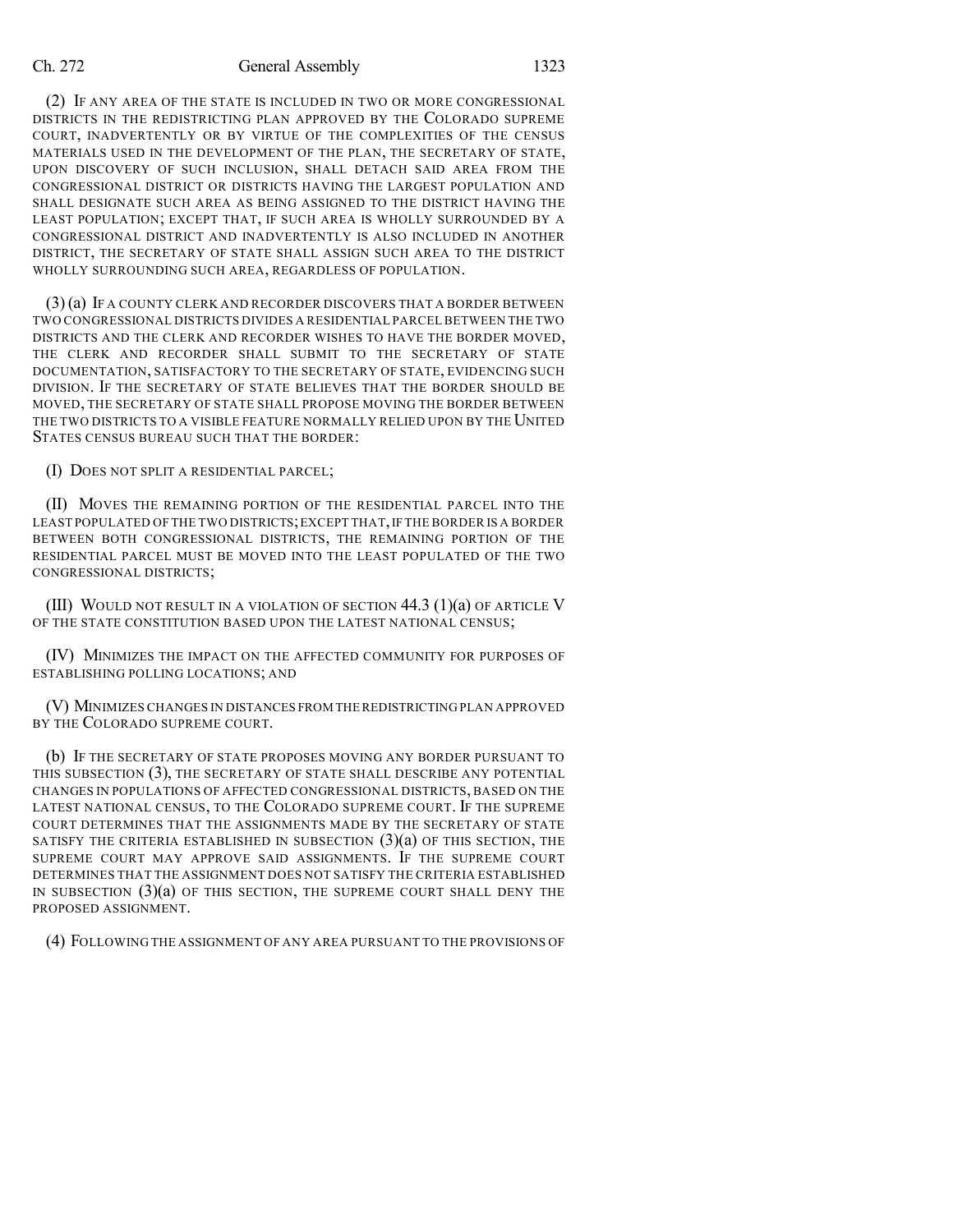SUBSECTION (1) OR (2) OF THIS SECTION, THE SECRETARY OF STATE SHALL CERTIFY THE POPULATION OF SUCH ASSIGNED AREA AND ANY CHANGES IN POPULATIONS OF AFFECTED CONGRESSIONAL DISTRICTS,BASED ON THE LATEST NATIONAL CENSUS,TO THE COLORADO SUPREME COURT. IF THE SUPREME COURT DETERMINES THAT THE ASSIGNMENTS MADE BY THE SECRETARY OF STATE WOULD NOT RESULT IN A VIOLATION OF THE POPULATION REQUIREMENTS OF SECTION  $44.3$  (1)(a) OF ARTICLE V OF THE STATE CONSTITUTION, THE SUPREME COURT SHALL APPROVE SAID ASSIGNMENTS.IF THE SUPREME COURT DETERMINES THAT THE ASSIGNMENTS WOULD RESULT IN A VIOLATION OF THE POPULATION REQUIREMENTS OF SECTION  $44.3$  (1)(a) OF ARTICLE VOF THE STATE CONSTITUTION, THE SUPREME COURT SHALL CERTIFY A REVISED REAPPORTIONMENT PLAN TO THE SECRETARY OF STATE.

**2-1-107. Changes in county and municipal boundaries.** WHENEVER THE BOUNDARIES OF A CONGRESSIONAL DISTRICT COINCIDE WITH THE BOUNDARIES OF A COUNTY OR MUNICIPALITY AND SAID COUNTY OR MUNICIPAL BOUNDARIES ARE CHANGED BY ANNEXATION OR DETACHMENT, THE BOUNDARIES OF THE CONGRESSIONAL DISTRICT REMAIN THE SAME UNTIL SUCH TIME AS A NEW REDISTRICTING IS MADE FOLLOWING A NATIONAL CENSUS AS PROVIDED IN SECTIONS 44 TO 44.6 OF ARTICLE V OF THE STATE CONSTITUTION.

**2-1-108. Published plan and records.** (1) UPON SUBMISSION OF THE CONGRESSIONAL REDISTRICTING PLAN APPROVED BY THE COLORADO SUPREME COURT,THE CONGRESSIONAL COMMISSION SHALL PROVIDE COPIES OFTHE PUBLISHED PLAN TO THE SECRETARY OF STATE.

(2) THE SECRETARY OF STATE SHALL PROVIDE ANY CANDIDATE FOR LEGISLATIVE OFFICE OR ANY COLORADO CITIZEN WITH A COPY OF A MAP SHOWING THE BOUNDARIES FOR ANY CONGRESSIONAL DISTRICT UPON REQUEST. INDIVIDUAL DISTRICT MAPS MUST BE PROVIDED TO ANY RESIDENT OF A CONGRESSIONAL DISTRICT WITHOUT CHARGE.ANOMINAL CHARGE, NOT TO EXCEED THE ACTUAL COST, MAY BE DETERMINED AND COLLECTED PURSUANT TO SECTION 24-21-104 (3) FOR COPIES OF CONGRESSIONAL DISTRICT MAPS FOR WHICH AN INDIVIDUAL IS NOT A RESIDENT.

**2-1-109. Applicability.** THIS ARTICLE 1 APPLIES TO EACH CONGRESSIONAL COMMISSION AND TO CONGRESSIONAL DISTRICTS CREATED BY SAID COMMISSION.

**SECTION 3.** In Colorado Revised Statutes, **amend** 2-2-502 as follows:

**2-2-502. Definitions.** As used in this part 5:

(1) "LEGISLATIVE commission" means the Colorado reapportionment INDEPENDENT LEGISLATIVE REDISTRICTING commission, created pursuant to section 48 SECTION 46 of article V of the state constitution. and appointed in 2011.

(2) "Major political party" means one of the two LARGEST political parties whose candidate for governor at the last preceding gubernatorial election received the first and second greatest number of votes AS DETERMINED BY THE NUMBER OF REGISTERED ELECTORS WITH EACH POLITICAL PARTY ACCORDING TO VOTER REGISTRATION DATA PUBLISHED BY THE SECRETARY OF STATE FOR THE EARLIEST DAY IN JANUARY OF THE YEAR IN WHICH MEMBERS OF THE INDEPENDENT CONGRESSIONAL REDISTRICTING COMMISSION ARE APPOINTED.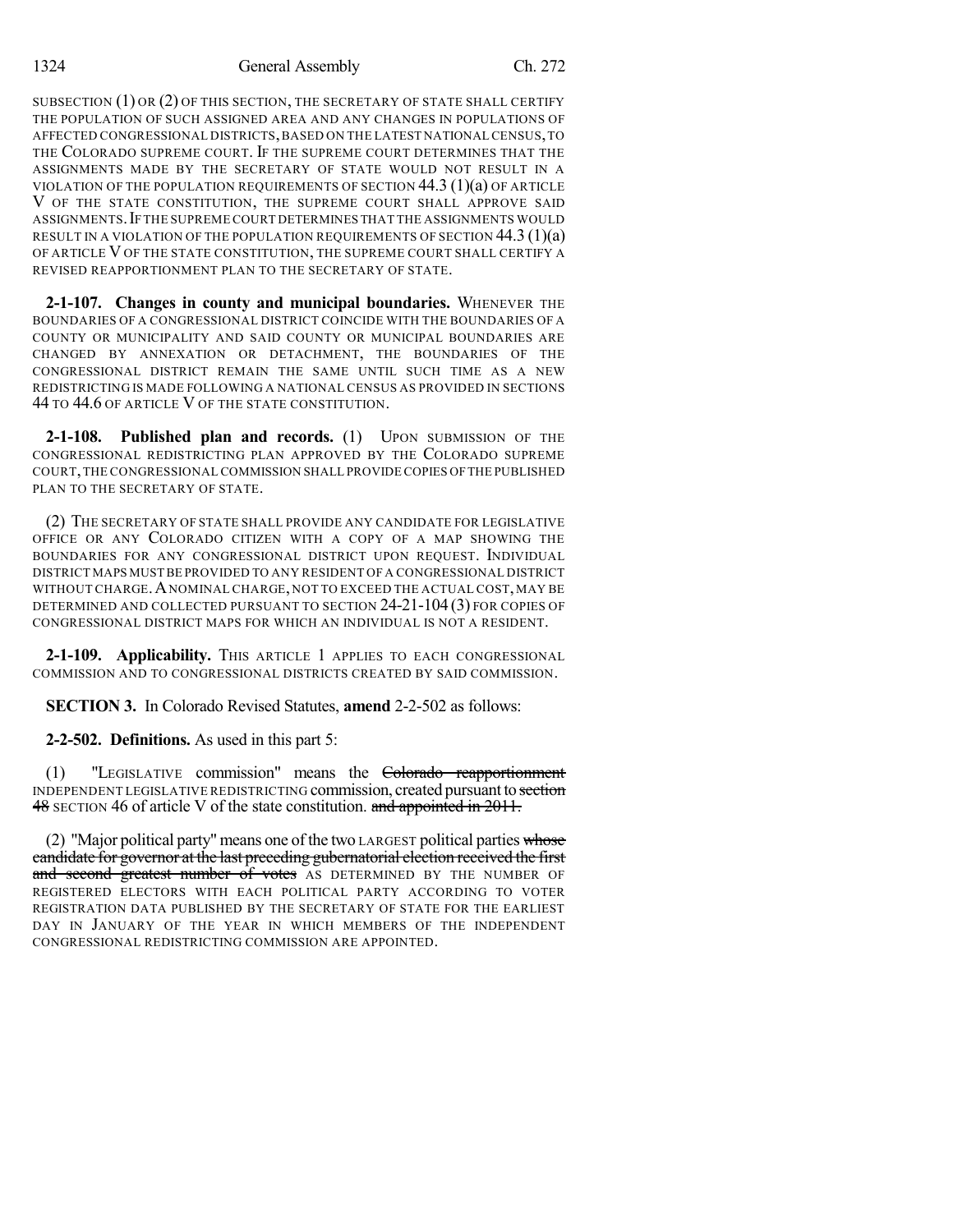(3) "VOTING RIGHTS ACT OF 1965" MEANS THE FEDERAL STATUTE, CODIFIED AT 52 U.S.C. SEC. 10301 ET SEQ., AS REFERRED TO IN THE BALLOT MEASURE ADOPTED BY VOTERS IN  $2018$  to add section 48.1 (1)(b) to article V of the state CONSTITUTION.

**SECTION 4.** In Colorado Revised Statutes, **amend** 2-2-503 as follows:

**2-2-503. Designation of senatorial districts to elect in years ending in 2 and 4.** As a part of its preliminary and final reapportionment REDISTRICTING plans for state senatorial districts, the LEGISLATIVE commission shall designate those senatorial districts in which state senators shall be ARE elected at the general election to be held in November  $2012$  OF THE NEXT YEAR ENDING IN 2, and every four years thereafter, and those senatorial districts in which state senators shall be ARE elected at the general election to be held in November 2014 OF THE NEXT YEAR ENDING IN 4, and every four years thereafter. Such designation of senatorial districts shall MUST be filed with the secretary of state as a part of the approved reapportionment REDISTRICTING plan required to be filed by section  $48 \text{ (+)}$ SECTION 48.3 (5) of article V of the state constitution.

**SECTION 5.** In Colorado Revised Statutes, **amend** 2-2-504 as follows:

**2-2-504. Holdover senators keep office - vacancies.** (1) Nothing in this part 5 or in any reapportionment REDISTRICTING plan shall be construed to cause the removal of REMOVES any senator from his or her office for the term for which the senator was elected, and each such senator shall serve the term for which he orshe was elected.

(2) If any senator elected at the  $2010$  A general election IN A YEAR ENDING IN 0 vacates his or her seat prior to the convening of the regular legislative session in  $2013$  THE NEXT YEAR ENDING IN 3, such vacancy shall MUST be filled from the district from which the senator was elected in accordance with section 1-12-203. **C.R.S.** If such vacancy occurs more than fifty-five days before the general election in  $2012$  THE NEXT YEAR ENDING IN 2, there shall MUST be an election at the general election in 2012 THAT YEAR ENDING IN 2 for the remainder of such senator's term fromthe senatorial district created by the LEGISLATIVE commission. Nomination of candidates at such election shall MUST be in accordance with article 4 of title 1. C.R.S.

(3) If any senator elected at the  $2010$  A general election IN A YEAR ENDING IN 0 vacates his or her seat on or after the convening of the regular legislative session in  $2013$  THE NEXT YEAR ENDING IN 3, such vacancy shall MUST be filled from the senatorial district created by the LEGISLATIVE commission in accordance with section 1-12-203. C.R.S.

**SECTION 6.** In Colorado Revised Statutes, **amend** 2-2-505 as follows:

**2-2-505. Maps of legislative districts.** (1) Following the development of a preliminary plan, as required by section  $48$  (1)(e) of article V of the state constitution, and prior to the holding of public hearings on any preliminary plan, the commission may file with each county clerk and recorder and each county chairman of the two major political parties a copy of the preliminary reapportionment plan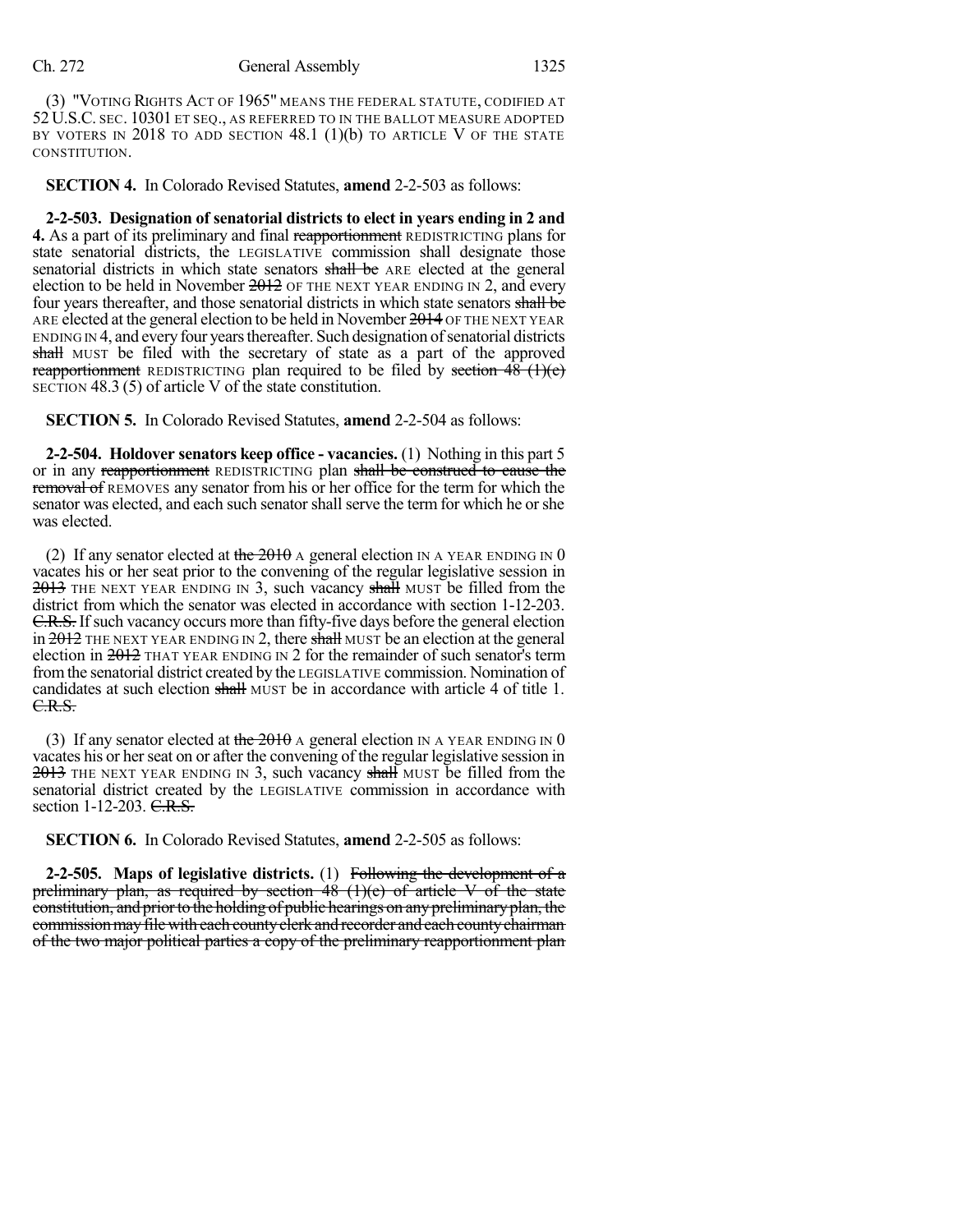1326 General Assembly Ch. 272

showing the proposed state senatorial and representative districts in which such county is located, together with a state outline map of legislative districts. A complete state plan may be provided to the state chairmen ofthe two major political parties.

(2) At the time of submission of a final reapportionment REDISTRICTING plan to the Colorado supreme court for its review and determination in accordance with section  $48(1)(e)$  SECTION 48.3 of article V of the state constitution, the LEGISLATIVE commission shall provide the supreme court with a copy of all maps showing the division of the state into legislative districts and necessary supportive evidence, pursuant to the supreme court rules adopted for such proceedings.

(3) As soon as possible after approval of a final plan by the Colorado supreme court, the LEGISLATIVE commission shall prepare and file with the secretary ofstate copies of census maps showing thereon each legislative district and a description of each district in terms of official census units. The LEGISLATIVE commission shall also file with the county clerk and recorder in each county the necessary maps and descriptions of each legislative district which is located within the boundaries of such county.

**SECTION 7.** In Colorado Revised Statutes, **repeal** 2-2-505.5 as follows:

**2-2-505.5. Presidential election years.** Pursuant to section 1-3-102, C.R.S., in any year in which a presidential election will be held, a political party may decide to hold its precinct caucuses on the first Tuesday in February. Because 2012 is a presidential election year, political parties may hold precinct caucuses on February 7, 2012. To allow county clerks sufficient time to redraw precinct boundaries, pursuant to section  $48 \text{ (1)(e)}$  of article V of the state constitution, the Colorado supreme court is required to approve the commission's plan no later than fifty-five days before the precinct caucuses or by December 14, 2011. While this date shortens the timeline for the commission to complete its final plan, the general assembly urges the commission to complete its final plan and the supreme court to approve a final plan by this date.

**SECTION 8.** In Colorado Revised Statutes, 2-2-506, **amend** (1)(a) as follows:

**2-2-506. Precinct boundaries.** (1) (a) Pursuant to the provisions of sections 1-5-101 and 1-5-102, C.R.S., the CLERK AND RECORDER OF EACH COUNTY, SUBJECT TO THE APPROVAL OF ITS board of county commissioners, of each county shall redraw the general election precincts in such county to ensure that no general election precinct is contained within more than one state representative, state senatorial, or congressional district.

**SECTION 9.** In Colorado Revised Statutes, 2-2-507, **amend** (1) introductory portion,  $(2)$ ,  $(2.5)(a)(III)$ ,  $(2.5)(a)(V)$ ,  $(2.5)(b)$ , and  $(3)$  as follows:

**2-2-507. Attachments and detachments.** (1) If any area of the state is omitted from the reapportionment REDISTRICTING plan approved by the Colorado supreme court, inadvertently or by virtue of the complexities of the census materials used in the development of the plan, the secretary of state, upon discovery of such omission, shall determine to which senatorial or representative district the area should be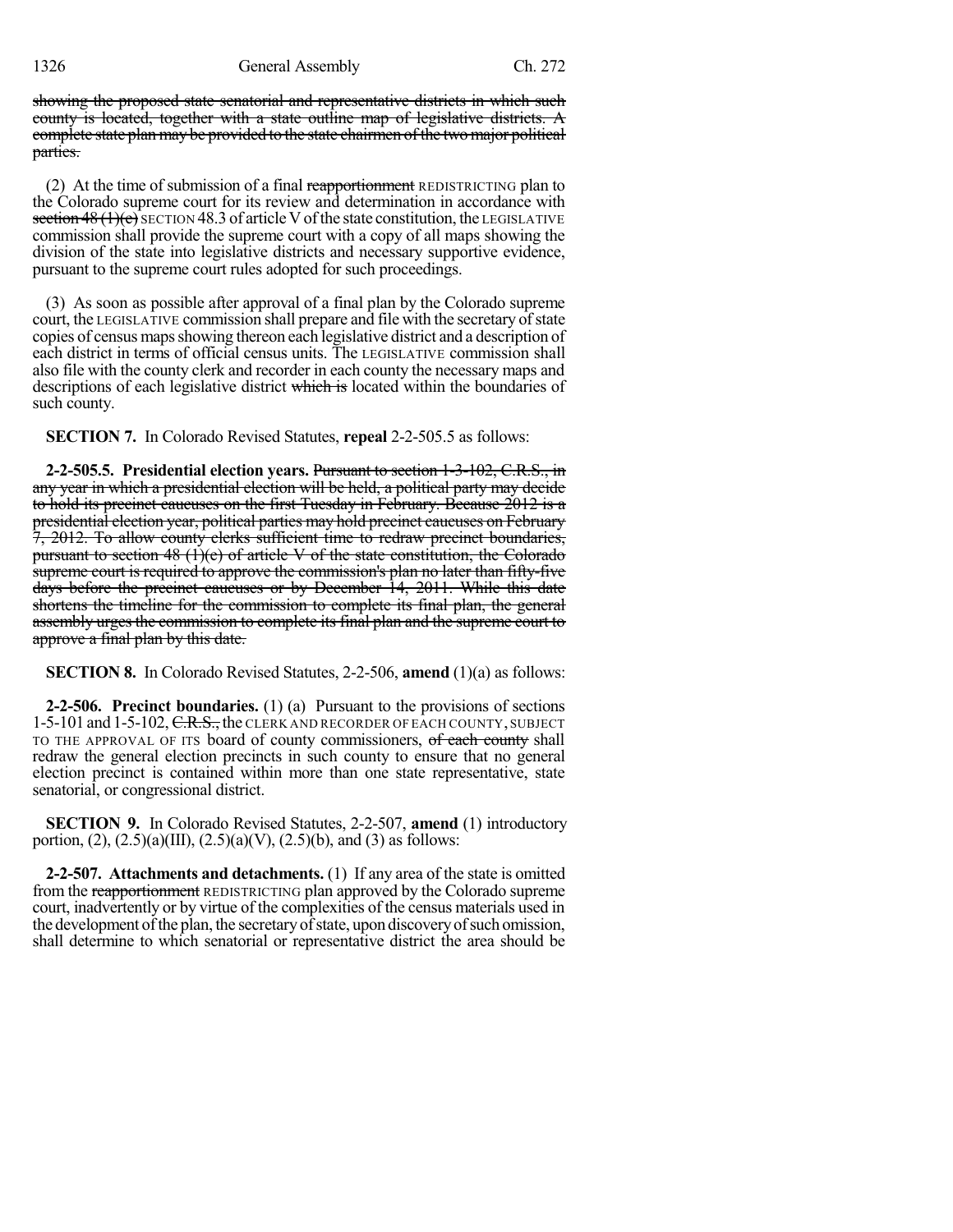#### assigned as follows:

(2) If any area of the state isincluded in two or more senatorial or representative districts in the reapportionment REDISTRICTING plan approved by the Colorado supreme court, inadvertently or by virtue of the complexities of the census materials used in the development of the plan, the secretary of state, upon discovery of such inclusion, shall detach said area from the senatorial or representative district or districts having the largest population and shall designate such area as being assigned to the district having the least population; except that, if such area is wholly surrounded by a senatorial or representative district and by inadvertence INADVERTENTLY is also included in another district, the secretary of state shall assign such area to the district wholly surrounding such area, regardless of population.

(2.5) (a) If a county clerk and recorder discovers that a border between two senatorial or representative districts divides a residential parcel between the two districts and the clerk and recorder wishes to have the border moved, the clerk and recorder shall submit to the secretary of state documentation, satisfactory to the secretary of state, evidencing such division. If the secretary of state believes that the border should be moved, the secretary of state shall propose moving the border between the two districts to a visible feature normally relied upon by the United States census bureau such that the border:

(III) Would not result in a violation of section 46 or 47 SECTION 48.1 (1)(a) of article V of the state constitution based upon the latest national census;

(V) Minimizes changes in distances from the reapportionment REDISTRICTING plan approved by the Colorado supreme court.

(b) If the secretary of state proposes moving any border pursuant to this subsection (2.5), the secretary of state shall describe any potential changes in populations of affected senatorial or representative districts, based on the latest national census, to the Colorado supreme court. If the supreme court determines that the assignments made by the secretary of state satisfy the criteria established in paragraph (a) of this subsection  $(2.5)$  SUBSECTION  $(2.5)(a)$  OF THIS SECTION, the supreme court may approve said assignments. If the supreme court determines that the assignment does not satisfy the criteria established in paragraph  $(a)$  of this subsection  $(2.5)$  SUBSECTION  $(2.5)(a)$  OF THIS SECTION, the supreme court shall deny the proposed assignment.

(3) Following the assignment of any area pursuant to the provisions of subsection (1) or (2) of this section, the secretary of state shall certify the population of such assigned area and any changes in populations of affected senatorial or representative districts, based on the latest national census, to the Colorado supreme court. If the supreme court determines that the assignments made by the secretary of state would not result in a violation of the population requirements of section 46 SECTION 48.1 of article V of the state constitution, the supreme court shall approve said assignments. If the supreme court determines that the assignments would result in a violation of the population requirements of section 46 SECTION 48.1 of article V of the state constitution, the supreme court shall certify a revised reapportionment plan to the secretary of state.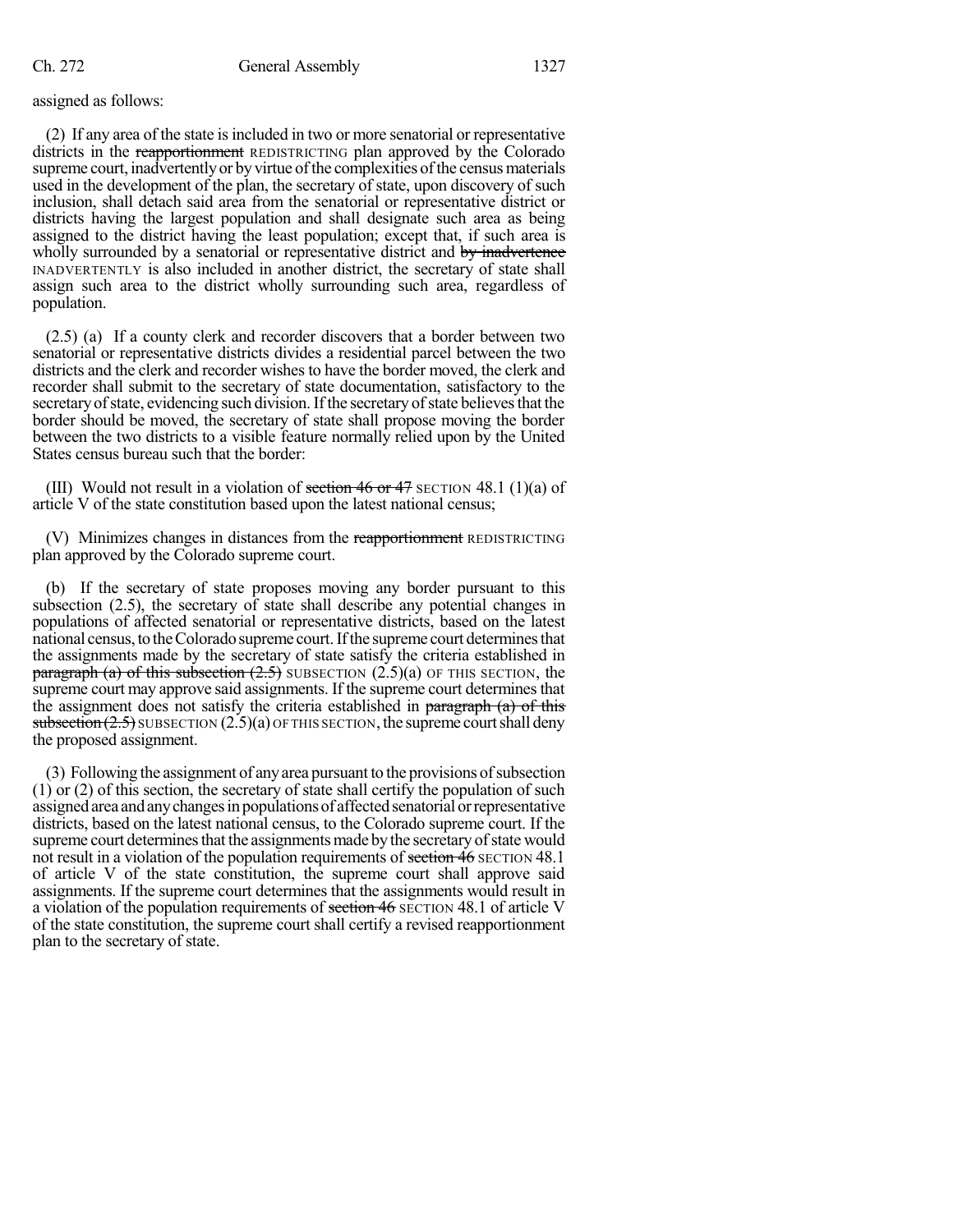**SECTION 10.** In Colorado Revised Statutes, **amend** 2-2-508 as follows:

**2-2-508. Changes in county and municipal boundaries.** Whenever the boundaries of a senatorial or representative district coincide with the boundaries of a county or municipality, and said county or municipal boundaries are changed by annexation or detachment, the boundaries ofthe senatorial orrepresentative district shall remain the same until such time as a new reapportionment REDISTRICTING is made following a national census as provided in section 48 SECTIONS 46 TO 48.4 of article V of the state constitution.

**SECTION 11.** In Colorado Revised Statutes, **amend** 2-2-509 as follows:

**2-2-509. Published plan and records.** (1) Upon submission of the reapportionment REDISTRICTING plan approved by the Colorado supreme court to the secretary of state, the LEGISLATIVE commission shall provide all copies of the published plan and all commission records to the secretary of state.

(2) The secretary of state shall provide any candidate for legislative office or any Colorado citizen with a copy of a map showing the boundaries for any legislative district upon request. Individual district maps shall MUST be provided to any resident of a legislative district without charge. A nominal charge, NOT TO EXCEED THE ACTUAL COST, may be determined and collected pursuant to section 24-21-104 (3) C.R.S., for copies of district maps for which an individual is not a resident.

**SECTION 12.** In Colorado Revised Statutes, **repeal** 2-2-510 as follows:

**2-2-510. Commission meetings - open to public.** Meetings of the commission shall be open to the public and shall be subject to the provisions of part 4 of article  $6$  of title  $24, C.R.S.$ 

**SECTION 13.** In Colorado Revised Statutes, **amend** 2-2-511 as follows:

**2-2-511.** Applicability. This part 5 shall apply APPLIES to the Colorado reapportionment LEGISLATIVE commission appointed in 2011 YEARS ENDING IN 1 and to state senatorial and state representative districts created by said commission.

**SECTION 14.** In Colorado Revised Statutes, **amend as amended by House Bill 20-1010** 2-2-901 as follows:

**2-2-901. Population data for redistricting.** For purposes of redrawing the boundaries of congressional, state senatorial, and state representative districts after each federal census, the independent legislative and congressional redistricting commissions established pursuant to sections 44 and 46 of article V of the state constitution shall use TOTAL population data supplied by the United States census bureau THAT HAS BEEN USED TO APPORTION THE SEATS IN THE UNITED STATES HOUSE OF REPRESENTATIVES AMONG THE STATES as adjusted by the legislative council staff and office of legislative legal services, or any successor offices, pursuant to section 2-2-902.

**SECTION 15.** In Colorado Revised Statutes, 2-2-1601, **amend** (2) and (2.5) as follows: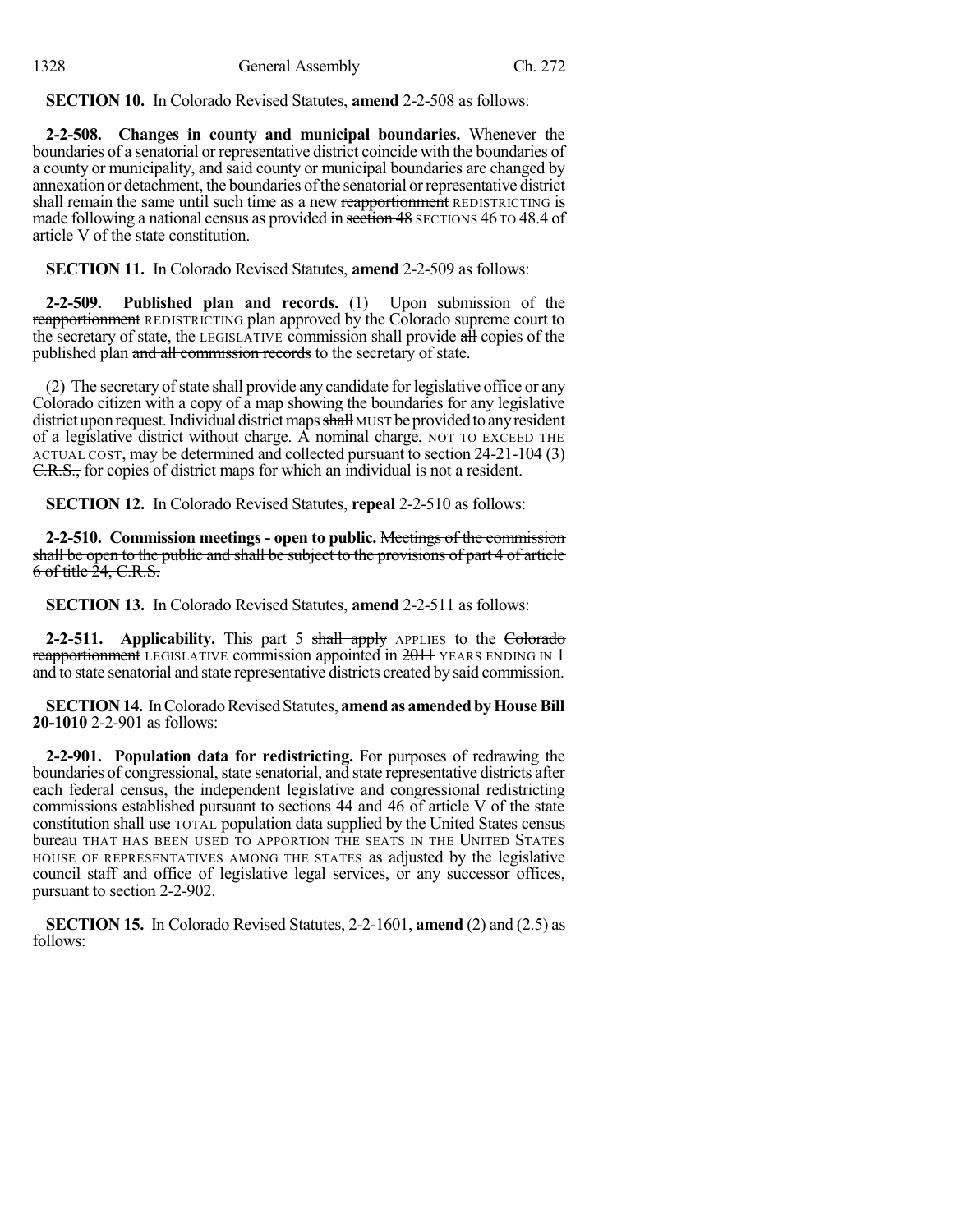**2-2-1601. Legislative department cash fund - redistricting accounts creation - definition - repeal.** (2) Except for moneys MONEY in the CONGRESSIONAL REDISTRICTING ACCOUNT AND THE LEGISLATIVE redistricting account created pursuant to subsection (2.5) of this section, moneys MONEY in the legislative department cash fund are IS continuously appropriated to the executive committee of the legislative council to pay for expenses of the legislative department of the state of Colorado. Moneys MONEY in the fund shall be expended consistent with any terms and conditions imposed as a condition of receiving such moneys MONEY as gifts, grants, or donations.

 $(2.5)$  (a) There is hereby ARE created in the legislative department cash fund the CONGRESSIONAL redistricting account, referred to in this subsection (2.5) as the "CONGRESSIONAL account", AND THE LEGISLATIVE REDISTRICTING ACCOUNT, REFERRED TO IN THIS SUBSECTION (2.5) AS THE "LEGISLATIVE ACCOUNT". The account shall be CONGRESSIONAL AND LEGISLATIVE ACCOUNTS ARE comprised of any moneys MONEY appropriated or transferred to the account ACCOUNTS and any moneys MONEY received by the Colorado reapportionment INDEPENDENT CONGRESSIONAL REDISTRICTING COMMISSION, CREATED PURSUANT TO SECTION 44 OF ARTICLE V OF THE STATE CONSTITUTION; THE INDEPENDENT LEGISLATIVE REDISTRICTING commission, created pursuant to section 48 SECTION 46 of article V of the state constitution; or the legislative council related to redistricting. Moneys MONEY in the CONGRESSIONAL account are IS continuously appropriated to the reapportionment commission INDEPENDENT CONGRESSIONAL REDISTRICTING COMMISSION and to the legislative council staff to pay for the expense of redistricting the congressional and state legislative districts in the state. and to the general assembly to pay the expenses related to a special session for congressional redistricting MONEY IN THE LEGISLATIVE ACCOUNT IS CONTINUOUSLY APPROPRIATED TO THE INDEPENDENT LEGISLATIVE REDISTRICTING COMMISSION AND TO THE LEGISLATIVE COUNCIL STAFF TO PAY FOR THE EXPENSE OF REDISTRICTING THE STATE LEGISLATIVE DISTRICTS IN THE STATE. All interest earned on the investment of moneys MONEY in the account shall ACCOUNTS MUST be credited to the account ACCOUNTS. Any moneys MONEY credited to the account ACCOUNTS and unexpended at the end of any given fiscal year shall remain REMAINS in the account ACCOUNTS and shall IS not revert REVERTED or be transferred to the general fund or any other fund; except that any unexpended moneys MONEY remaining in the account ACCOUNTS as of June  $30$ ,  $2012$ , shall JUNE  $30$  OF ANY YEAR ENDING IN 2 MUST be transferred to the legislative department cash fund.

(b)  $(I)$  On the effective date of this subsection  $(2.5)(b)$ , the state TREASURER SHALL DEDUCT TWO MILLION DOLLARS FROM THE LEGISLATIVE DEPARTMENT CASH FUND AND TRANSFER ONE MILLION DOLLARS TO THE CONGRESSIONAL ACCOUNT AND ONE MILLION DOLLARS TO THE LEGISLATIVE ACCOUNT.

(II) THIS SUBSECTION (2.5)(b) IS REPEALED, EFFECTIVE JULY 1, 2022.

**SECTION 16.** In Colorado Revised Statutes, 24-72-202, **amend** (8) asfollows:

**24-72-202. Definitions.** As used in this part 2, unless the context otherwise requires: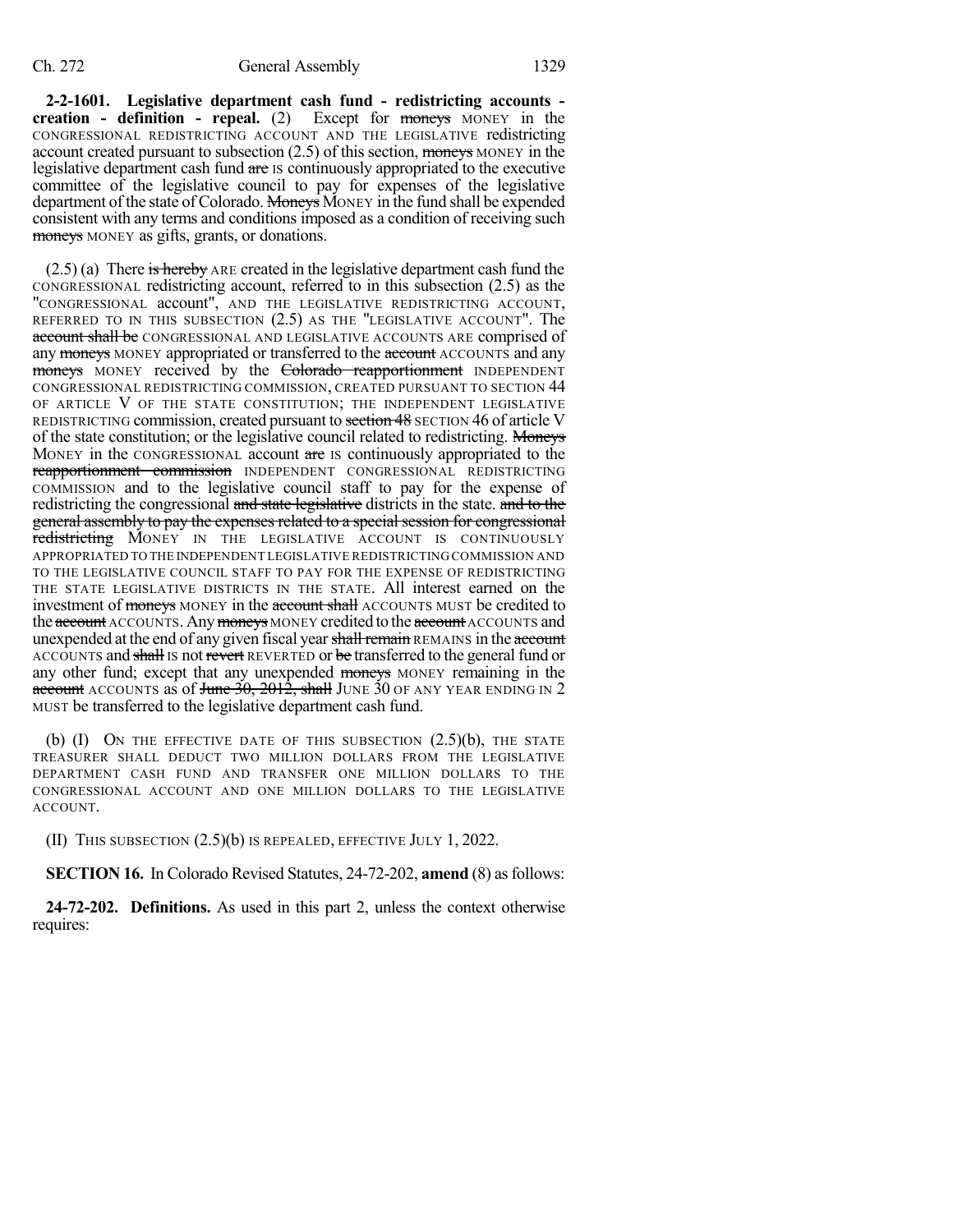(8) For purposes of subsections (6) and (6.5) of this section and sections  $24-72-203$  (2)(b) and  $24-6-402$  (2)(d)(III), the members of the Colorado reapportionment commission shall be INDEPENDENT CONGRESSIONAL REDISTRICTING COMMISSION AND THE INDEPENDENT LEGISLATIVE REDISTRICTING COMMISSION ARE considered elected officials.

### **SECTION 17.** In Colorado Revised Statutes, 30-10-306, **amend** (2) as follows:

**30-10-306. Commissioners' districts - vacancies.** (2) Each county having a population of seventy thousand or more which THAT has chosen to increase the members of the board of county commissioners from three to five shall MUST be divided into three or five districts by the board of county commissioners according to the method of election described in section 30-10-306.5 (5) or (6) or section 30-10-306.7. The districts shall MUST be as nearly equal in population as possible based on the most recent federal census of the United States minus the number of persons serving a sentence of detention or confinement in any correctional facility in the county as indicated in the statistical report of the department of corrections for the most recent fiscal year. Each district shall MUST be numbered consecutively and shall is not be subject to alteration more often than once every two years; except that, notwithstanding subsection  $(3)$  of this section, the board may alter the districts to conform to precinct boundaries that are changed in accordance with section 1-5-103 (1),  $C.R.S.,$  based on the division of the state into congressional districts or an approved plan for reapportionment REDISTRICTING of the members of the general assembly when necessary to ensure that no precinct is located in more than one district. Commissioners shall be ARE elected at large or from districts according to the method of election described in section 30-10-306.5 (5) or (6) or section 30-10-306.7. If any commissioner required to be resident in a district moves during his OR HER term of office from the district in which he OR SHE resided when elected, his OR HER office shall thereupon become BECOMES vacant. All proceedings by the board of county commissionersin formation of such districts not inconsistent with this section are confirmed and validated.

**SECTION 18.** In Colorado Revised Statutes, 30-10-306.7, **amend** (5)(a) as follows:

**30-10-306.7. Procedure for electing county commissioners.** (5) (a) If a majority of the votes cast on the question are in favor of changing the method of electing the five commissioners or providing for three commissioners, as provided in subparagraph  $(H)$  or subparagraph  $(H)$  of paragraph  $(a)$  of subsection  $(2)$ SUBSECTION  $(2)(a)(II)$  OR  $(2)(a)(III)$  of this section, the board of county commissioners shall change the boundaries of the commissioner districts so as to create three districts as nearly equal in population as possible based on the most recent federal census of the United States minus the number of persons serving a sentence of detention or confinement in any correctional facility in the county as indicated in the statistical report of the department of corrections for the most recent fiscal year. The districts shall MUST be numbered consecutively and shall ARE not be subject to alteration more often than once every two years; except that, notwithstanding section  $30-10-306$  (3), the board may alter the districts to conform to precinct boundaries that are changed in accordance with section 1-5-103 (1), C.R.S., based on the division of the state into congressional districts or an approved plan for reapportionment REDISTRICTING of the members of the general assembly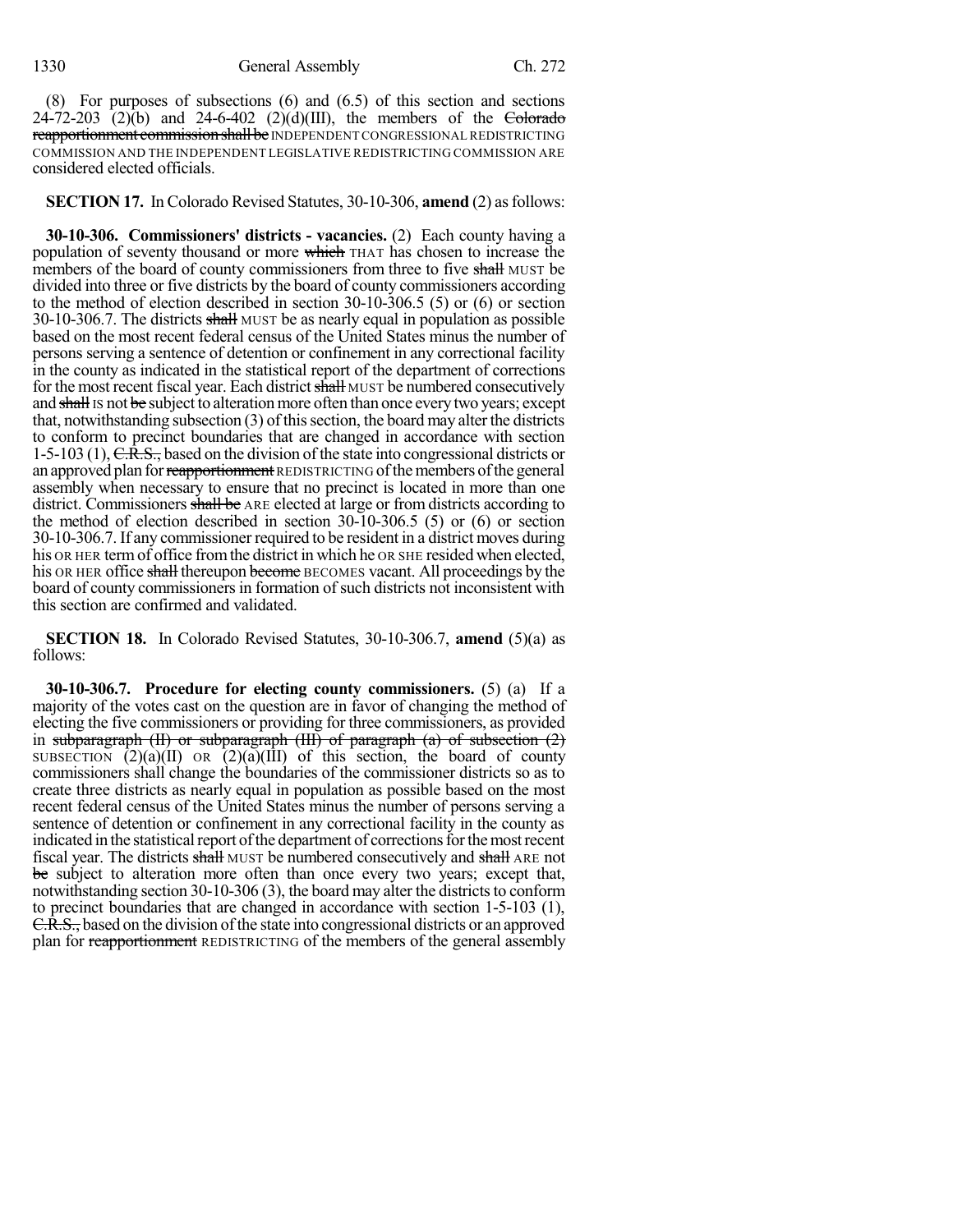#### Ch. 272 General Assembly 1331

when necessary to ensure that no precinct is located in more than one district. All other provisions of sections  $1-4-205$  (3)(a)  $C.R.S.,$  and 30-10-306 (2) and (3) relating to the method of electing members, as provided in this paragraph  $(a)$ , shall  $\frac{1}{2}$  be SUBSECTION (5)(a), ARE applicable; except that, when districts are created, such changes shall MUST be completed by July 1 of the odd-numbered year immediately preceding the general election.

**SECTION 19. Definitions.** As used in sections 19 to 25 of this act:

(1) "Census bureau" means the United States census bureau.

(2) "Congressional commission" means the independent congressional redistricting commission established pursuant to section 44 of article V of the state constitution.

(3) "Congressional plan" means the plan for the redistricting of congressional districts in Colorado based upon the census conducted in 2020 as provided by sections 44 to 44.6 of article  $\hat{V}$  of the state constitution.

(4) "Executive committee" means the executive committee of the legislative council.

(5) "Judicial panels" meansthe panels of retired justices or judges designated by the chief justice of the Colorado supreme court pursuant to sections 44.1 (5) and 47 (5) of article V of the state constitution to select members of the congressional and legislative commissions.

(6) "Legislative commission" means the independent legislative redistricting commission established pursuant to section 46 of article V of the state constitution.

(7) "Legislative plan" means a plan for the redistricting of Colorado state senatorial and representative districts based upon the census conducted in 2020 as provided in sections 46 to 48.4 of article V of the state constitution.

(8) "Nonpartisan staff" means employees of the legislative council staff and the office of legislative legal services designated pursuant to section 20 (1) of this act.

**SECTION 20. Nonpartisan staff - staff director - hearings.** (1) Pursuant to sections 44.2 (1)(b) and 48 (1)(b) of article V of the state constitution, the director of research for the legislative council and the director of the office of legislative legal services are to assign nonpartisan staff from their offices as they deem necessary to carry out the provisions of sections 44 to 48.4 of article V of the state constitution and of this act.

(2) The director of research for the legislative council and the director of the office oflegislative legalservicesmayappoint a nonpartisan staff directorwho shall keep a full and true record of all proceedings of the congressional and legislative commissions and performsuch other duties asthe commissions may prescribe. The nonpartisan staff directorshall obtain and prepare the materials set forth in section 20 (3) of this act and shall compile such other data or materials asthe congressional or legislative commission may direct.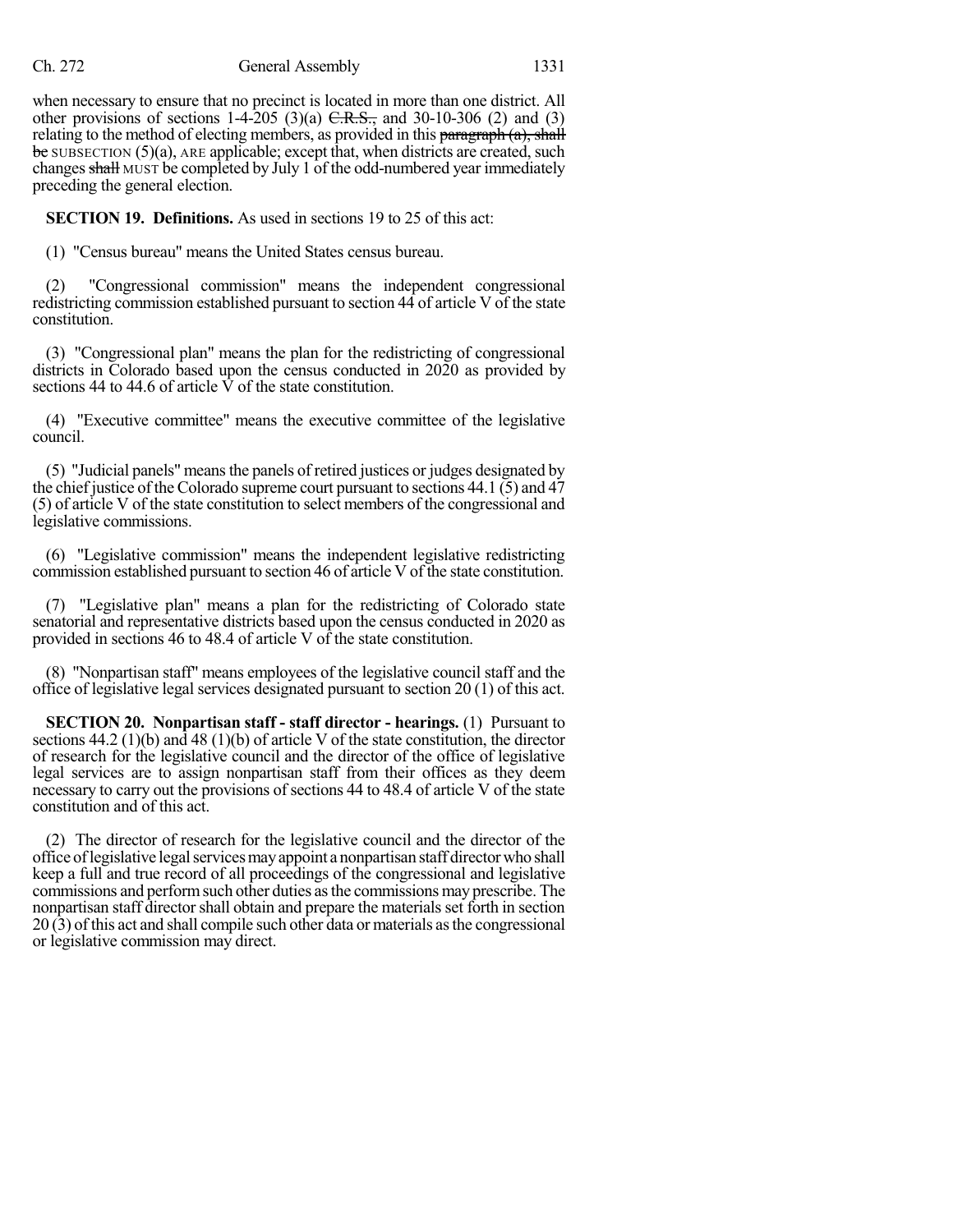(3) The congressional or legislative commission may request additional information or staff assistance it deems necessary from the agencies of state government, and such agencies shall furnish such information or assistance to the extent feasible within existing appropriations or in accordance with any contract between the agency and the commission.

(4) The congressional and legislative commissions may have the use of the committee rooms in the state capitol building and the legislative services building for their hearings.

**SECTION 21. Application form - review - judicial panels - compensation.** (1) As required by sections  $44.1$  (3) and  $47$  (3) of article V of the state constitution, nonpartisan staff shall:

(a) Develop an application form for persons interested in serving on the congressional or legislative commission;

(b) With the assistance of the secretary of state, make objective and factual findings as to whether each applicant meets the constitutional qualifications to serve on the congressional or legislative commission; and

(c) Assist the judicial panels appointed pursuant to sections 44.1 (5) and 47 (5) of article V of the state constitution in selecting members of the congressional and legislative commissions.

 $(2)$  Members of the judicial panels receive a per diem of one hundred fifty dollars for each day that the member works. Members of the panels are to be reimbursed for actual and necessary expenses incurred while performing official duties, together with mileage at the rate at which members of the general assembly are reimbursed pursuant to section 2-2-317, Colorado Revised Statutes.

(3) The panels appointed pursuant to sections 44.1 (5) and 47 (5) of article V of the state constitution may have the use of the committee rooms in the state capitol building and the legislative services building for its hearings.

**SECTION 22. Arrangements pending the organization of the redistricting commissions.** (1) The general assembly finds that the redistricting of congressional and state senatorial and representative districts requires the compilation, assimilation, and analysis of large amounts of census data and maps; that the task of redistricting involves complex mathematical analysis and a thorough consideration of legal issues under the state and federal statutes and constitution; that 2020 census data and maps are being furnished to the states in computerized form; and that the arrangements set forth in this section and section 23 of this act are provided in order to assure that the congressional and legislative commissions are as prepared as possible to begin their substantive work as soon as possible.

 $(2)$  The following offices shall provide the legislative council staff any necessary assistance prior to the appointment of the commissions:

(a) The office of legislative legal services;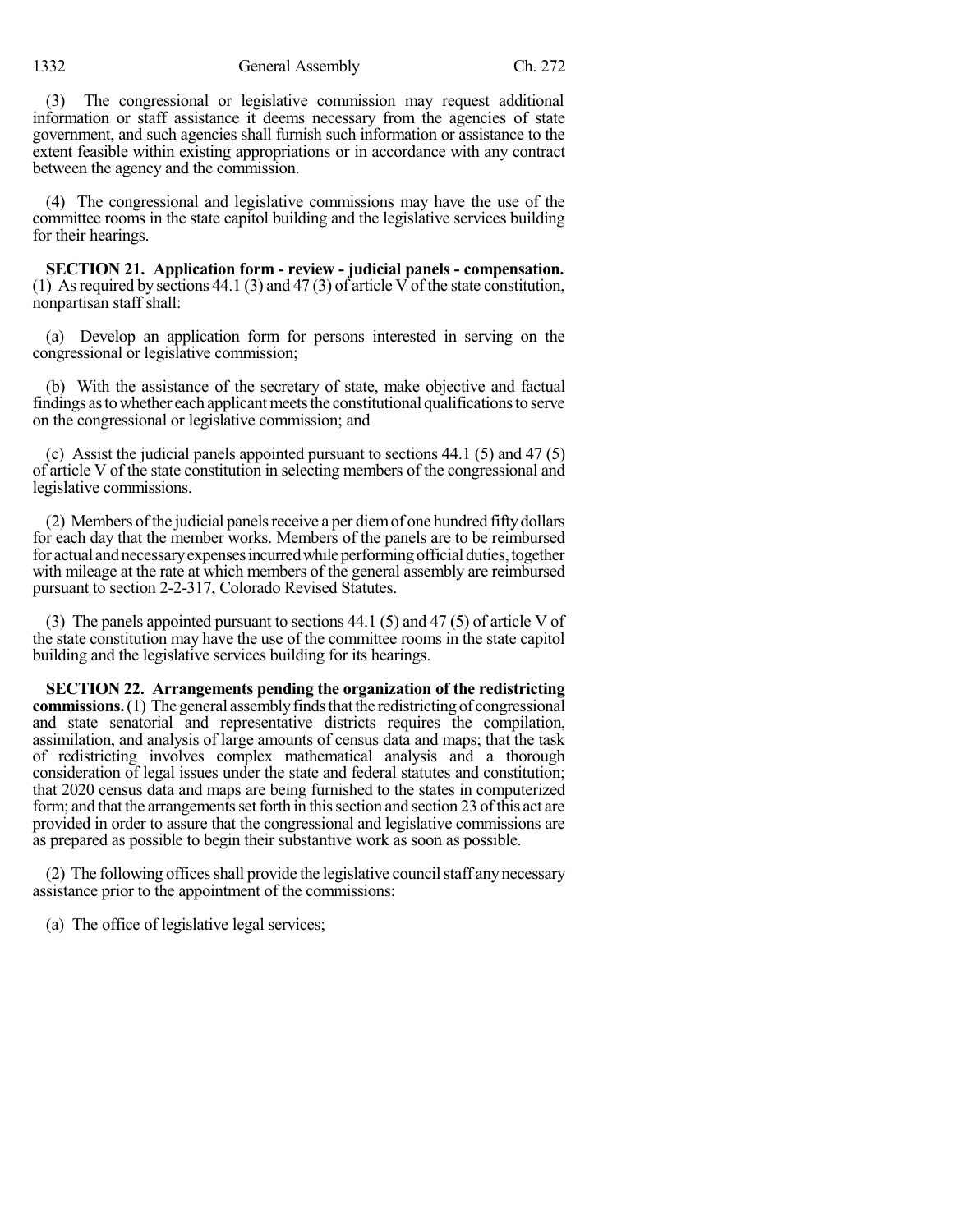(b) The division of local government in the department of local affairs; and

(c) The department of state.

(3) The legislative council staff shall make the following materials available to the congressional and legislative commissions:

(a) A computer database describing all units of census geography built from the TIGER line file received from the census bureau;

(b) A computer database of population data built from the Public Law 94-171 files received from the census bureau, including racial and ethnic data;

(c) A computer database of election and voter registration information for the 2018 and 2020 general elections;

(d) Any available information indicating the location of cultural, economic, geographic, demographic, and trade area factors in Colorado; and

(e) Any available information or analysis of state and federal court decisions concerning redistricting.

(4) The executive committee may make arrangements for office space for the congressional and legislative commissions and itsstaff priorto the convening ofthe commissions, including but not limited to the leasing of appropriate facilities and office equipment.

**SECTION 23. Computer system.** (1) The director of research of the legislative council is responsible for acquiring a computerized system that uses census data and maps to prepare congressional and legislative plans in conformity with statutory and constitutional criteria and within the applicable time constraints. The director of research may contract for the acquisition of computer hardware and software and for the provision of computer services as are necessary to accomplish the tasks of this subsection (1). The computer system must be available for use by the congressional commission for the congressional plan and by the legislative commission for the legislative plan.

(2) Election and voter registration information for the 2018 and 2020 general elections must be incorporated in the database for the computerized redistricting system. Such information is to be taken or derived from the official records of the secretary of state or, if such data are not available from the secretary of state, from the official records of the county clerks and recorders. Election and voter registration information in the computerized system must be considered to be official election and voter registration data for all purposes related to redistricting based upon the 2020 census.

**SECTION 24. Congressional commission - organizational provisions compensation - expenses.** (1) Members of the congressional commission are appointed and convened, and the officers of the commission elected, pursuant to sections 44.1 and 44.2 of article V of the state constitution.